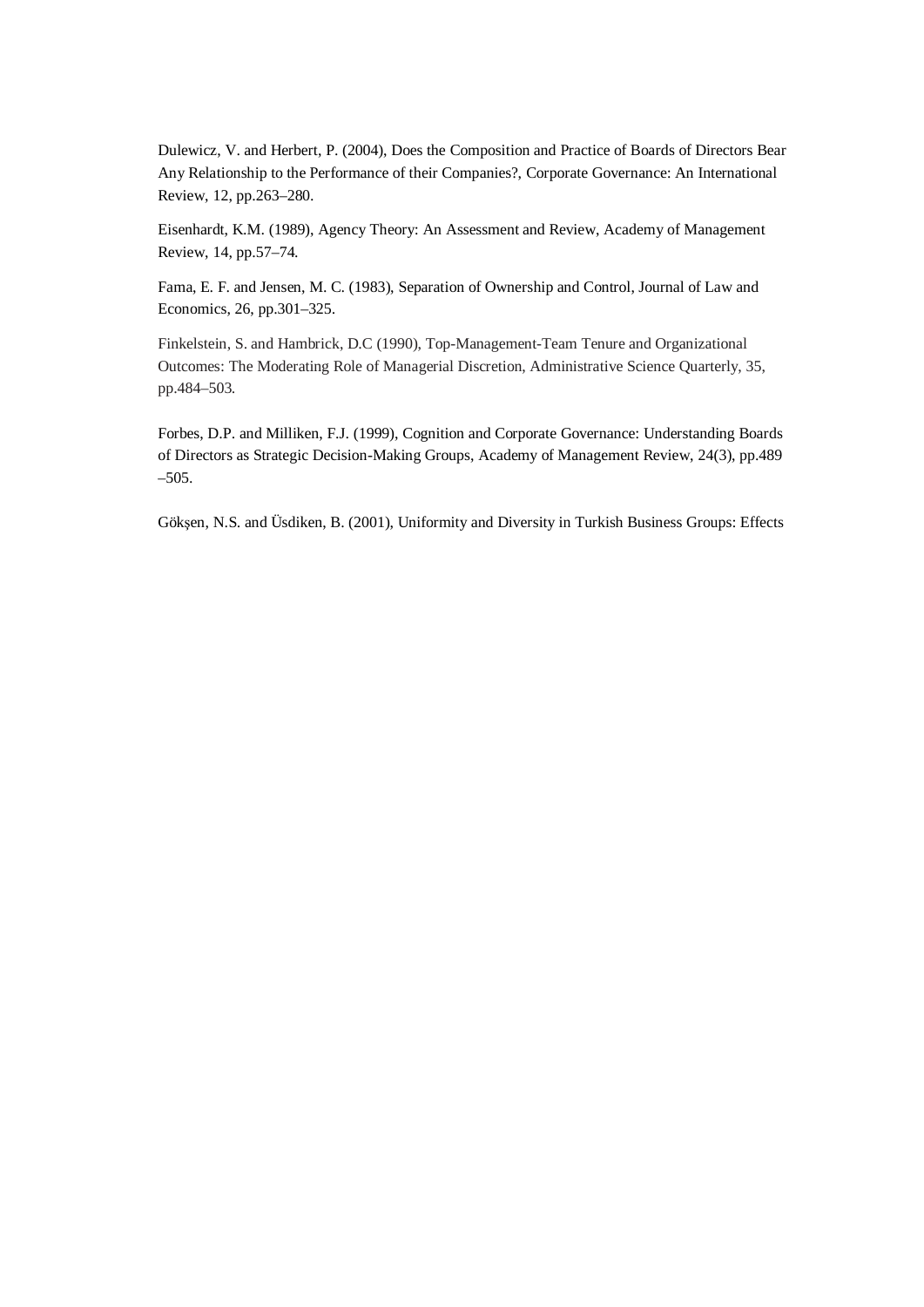Macro-organizational Characteristics, and Performance, Academy of Management Journal, 31, pp.570–598.

Meyer J. W. and Rowan B. (1977), Institutionalized Organizations: Formal Structures as Myth and Ceremony, American Journal of Sociology, 83, pp.340–363.

Pearce, J. and Zahra, S. (1992), Board Composition from a Strategic Contingency Perspective, Journal of Management Studies, 29(4), pp.411–438.

Pettigrew, A.M. (1992), On Studying Managerial Elites, Strategic Management Journal, 13, pp.163– 182.

Pfeffer, J. (1972), Size and Composition of Corporate Boards of Directors, Administrative Science Quarterly, 21, pp.218–228.

Pfeffer, J. and Salancik, G.R. (1978), The External Control of Organizations: A Resource Dependence Perspective. New York: Harper & Row.

Porter, M.E. (1980), Competitive Strategy: Techniques for Analyzing Industries and Competitors. New York.

Rechner, P. and Dalton, D. (1989) The Impact of CEO as Board Chairperson on Corporate Performance: Evidence vs. Rhetoric, Academy of Management Executive, 3(2), pp.141–143.

Rechner, P. and Dalton, D. (1991), CEO Duality and Organizational Performance: A Longitudinal Analysis, Strategic Management Journal, 12(2), pp.155– 160.

Schellenger, M. H., Wood, D. D. and Tashakori, A. (1989), Board of Director Composition, Shareholder Wealth and Dividend Policy, Journal of Management, 15, pp.457–467.

Üsdiken, B. and Öktem (Yıldırım), Ö. (2008), Kurumsal Ortamda Değişim ve Büyük Aile Holdingleri Bünyesindeki Şirketlerin Yönetim Kurullarında "İcrada Görevli Olmayan" ve "Bağımsız" Üyeler (in Turkish). Amme İdaresi Dergisi, 41(1), pp.43–71.

Vafeas, N. and Theodorou, E. (1998), The Relationship between Board Structure and Firm Performance in the UK, British Accounting Review, 30, pp.383–407.

Wagner, J., Stimpert, J. and Fubara, E. (1998), Board Composition and Organizational Performance: Two Studies of Insider/Outsider Effects, Journal of Management Studies, 35(5), pp.655–677.

Walsh, J. and Seward, J. (1990), on the Efficiency of Internal and External Corporate Control Mechanisms, Academy of Management Review, 15 (3), pp.421–458.

Williamson, O. (1985), The Economic Institutions of Capitalism. New York: The Free Press.

Yermack, D. (1996), Higher Market Valuations for Firms with a Small Board of Directors, Journal of Financial Economics, 40(2), pp.185–211.